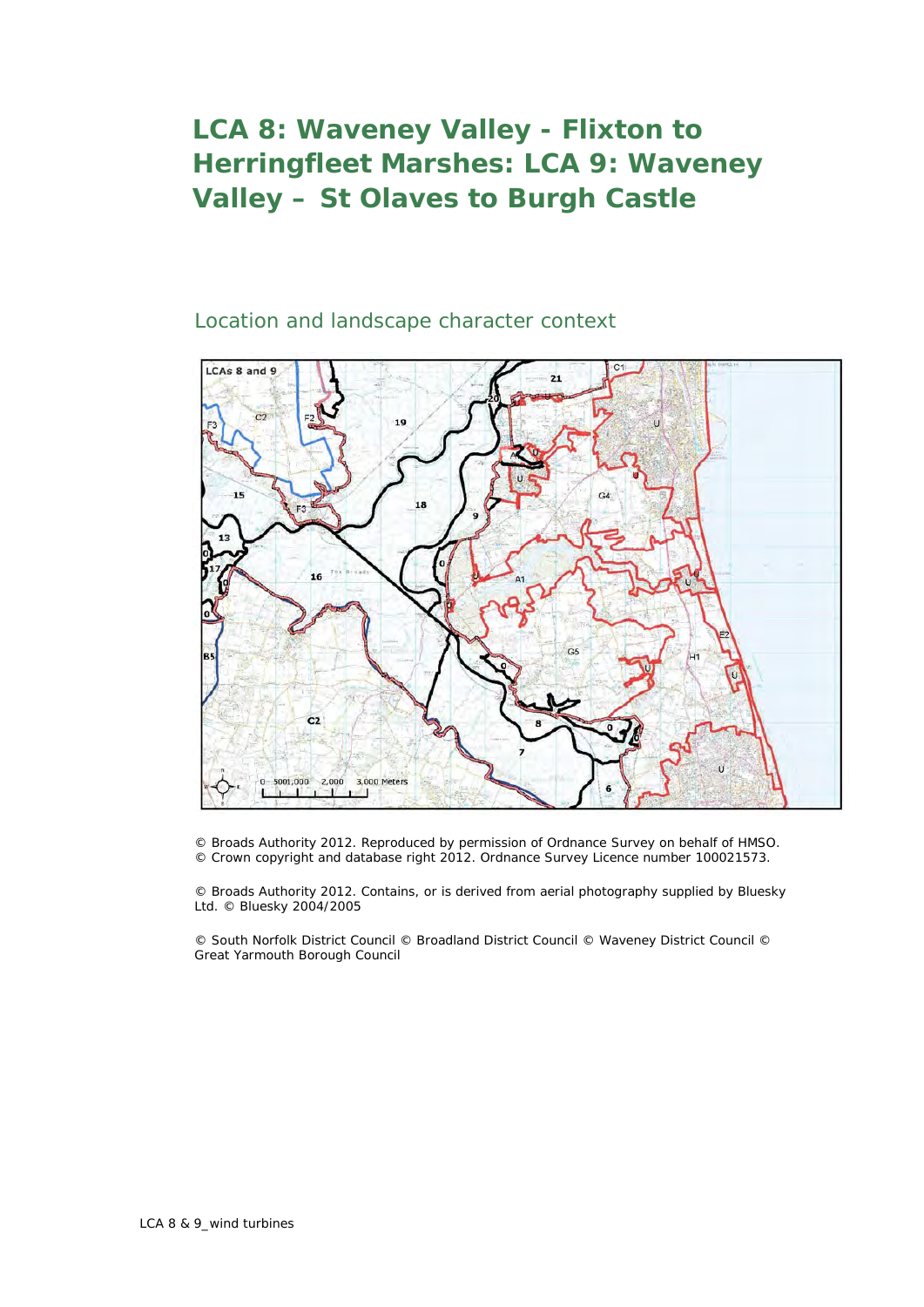## *Landscape Sensitivity Assessment for Wind Turbines*

| Criteria                                            | Lower sensitivity                                                                                                                                                                                                                                                                                                                                                                                                                                                                                                                                                                                                                                                                                                                                                                                                                                                                                  |  | <b>Higher sensitivity</b>                                                                                                                                                                                                                                                                                                       |  |  |  |
|-----------------------------------------------------|----------------------------------------------------------------------------------------------------------------------------------------------------------------------------------------------------------------------------------------------------------------------------------------------------------------------------------------------------------------------------------------------------------------------------------------------------------------------------------------------------------------------------------------------------------------------------------------------------------------------------------------------------------------------------------------------------------------------------------------------------------------------------------------------------------------------------------------------------------------------------------------------------|--|---------------------------------------------------------------------------------------------------------------------------------------------------------------------------------------------------------------------------------------------------------------------------------------------------------------------------------|--|--|--|
|                                                     |                                                                                                                                                                                                                                                                                                                                                                                                                                                                                                                                                                                                                                                                                                                                                                                                                                                                                                    |  |                                                                                                                                                                                                                                                                                                                                 |  |  |  |
| 1.Scenic and<br>special qualities                   | The special qualities of the Broads represented within these character areas<br>such as the wide open landscapes, big skies and sense of space are each<br>highly sensitive to wind turbine development. This is because the presence<br>of tall vertical features in these expansive areas of open landscape would<br>impede upon the sense of space and the large skies. The rural character<br>and sense of tranquillity across the marshes would also be influenced by the<br>introduction of elements which would add movement and noise to an<br>otherwise undeveloped landscape, thus increasing the sensitivity. Overall<br>the areas have a high sensitivity to wind turbine development in these<br>terms.                                                                                                                                                                               |  |                                                                                                                                                                                                                                                                                                                                 |  |  |  |
|                                                     |                                                                                                                                                                                                                                                                                                                                                                                                                                                                                                                                                                                                                                                                                                                                                                                                                                                                                                    |  |                                                                                                                                                                                                                                                                                                                                 |  |  |  |
| 2. Enclosure and<br>scale                           | Both character areas are open and exposed with character area 8 having a<br>more defined medium sized field pattern, while area 9 has a larger more<br>area 9 is however less sensitive to wind turbine development, due to the<br>lack of visual boundaries and having few features that relate to human<br>scale (albeit some drainage mills along the Waveney). Although generally<br>Great Yarmouth's G4: Hobland Estate Farmland and G5: Somerleyton<br>Settled Farmland character areas and small blocks of carr woodland create<br>a definitive edge. This structural containment results in a higher sensitivity<br>due to the relative sense of scale perceived by landform and tree cover.<br>Boats on the river which are visible throughout also provide an element of<br>human scale. Due to the variation in enclosure and scale, the overall<br>judgement on sensitivity is medium. |  | expansive character (particularly to the west). The open marsh character of<br>an open landscape, the northern edge of area 8 and eastern edge of area 9<br>have a greater sense of enclosure with a pronounced ridge rising to 20m in                                                                                          |  |  |  |
|                                                     |                                                                                                                                                                                                                                                                                                                                                                                                                                                                                                                                                                                                                                                                                                                                                                                                                                                                                                    |  |                                                                                                                                                                                                                                                                                                                                 |  |  |  |
| 3. Landscape and<br>land cover<br>pattern           | The landscape and land cover pattern is predominantly grazing marsh<br>although there is a good deal of textural variation due to a combination of<br>rivers and bands of mixed and coniferous plantation which create textural<br>variation across the areas. This degree of variation in land cover pattern in<br>the sinuous dyke pattern found within the Caldecott Marshes in area 9.<br>tracts of grazing marsh which are of a lower sensitivity. Overall the areas<br>have a medium-high sensitivity taking all of this into account.                                                                                                                                                                                                                                                                                                                                                       |  | elements. Specifically this is provided by reed ronds along the course of the<br>both areas indicate a higher sensitivity to wind turbine development as does<br>These patterns are of higher sensitivity to wind turbine development due to<br>the potential of turbines to affect visual perception, although there are large |  |  |  |
|                                                     |                                                                                                                                                                                                                                                                                                                                                                                                                                                                                                                                                                                                                                                                                                                                                                                                                                                                                                    |  |                                                                                                                                                                                                                                                                                                                                 |  |  |  |
| 4.Skylines                                          | Skylines are defined by undeveloped views (with the exception of views<br>east towards Great Yarmouth from area 9) with a simple open character<br>to detract from this simple skyline character. Views of drainage mills in<br>and therefore any introduction of tall structures such as turbines have the<br>potential to appear out of scale. The wooded ridges to the east of area 9<br>have a higher sensitivity. Overall, due to the relatively remote and<br>untouched nature of these horizons the landscape has a high sensitivity to<br>wind turbine development in terms of skylines.                                                                                                                                                                                                                                                                                                   |  | which indicates a higher sensitivity. This is due to the potential for turbines<br>area 8 and in adjacent character areas (areas 18) provide reference to scale<br>and north of area 8 also form distinctive undeveloped skylines and therefore                                                                                 |  |  |  |
|                                                     |                                                                                                                                                                                                                                                                                                                                                                                                                                                                                                                                                                                                                                                                                                                                                                                                                                                                                                    |  |                                                                                                                                                                                                                                                                                                                                 |  |  |  |
| 5. Perception and<br>experience of the<br>landscape | from area 9) indicating a higher sensitivity to wind turbine development.                                                                                                                                                                                                                                                                                                                                                                                                                                                                                                                                                                                                                                                                                                                                                                                                                          |  | Perceptual experience in these areas is defined by the sense of rurality and<br>remoteness from within the expansive marshes. There is little in the form of<br>modern development (although some distant views of Great Yarmouth exist                                                                                         |  |  |  |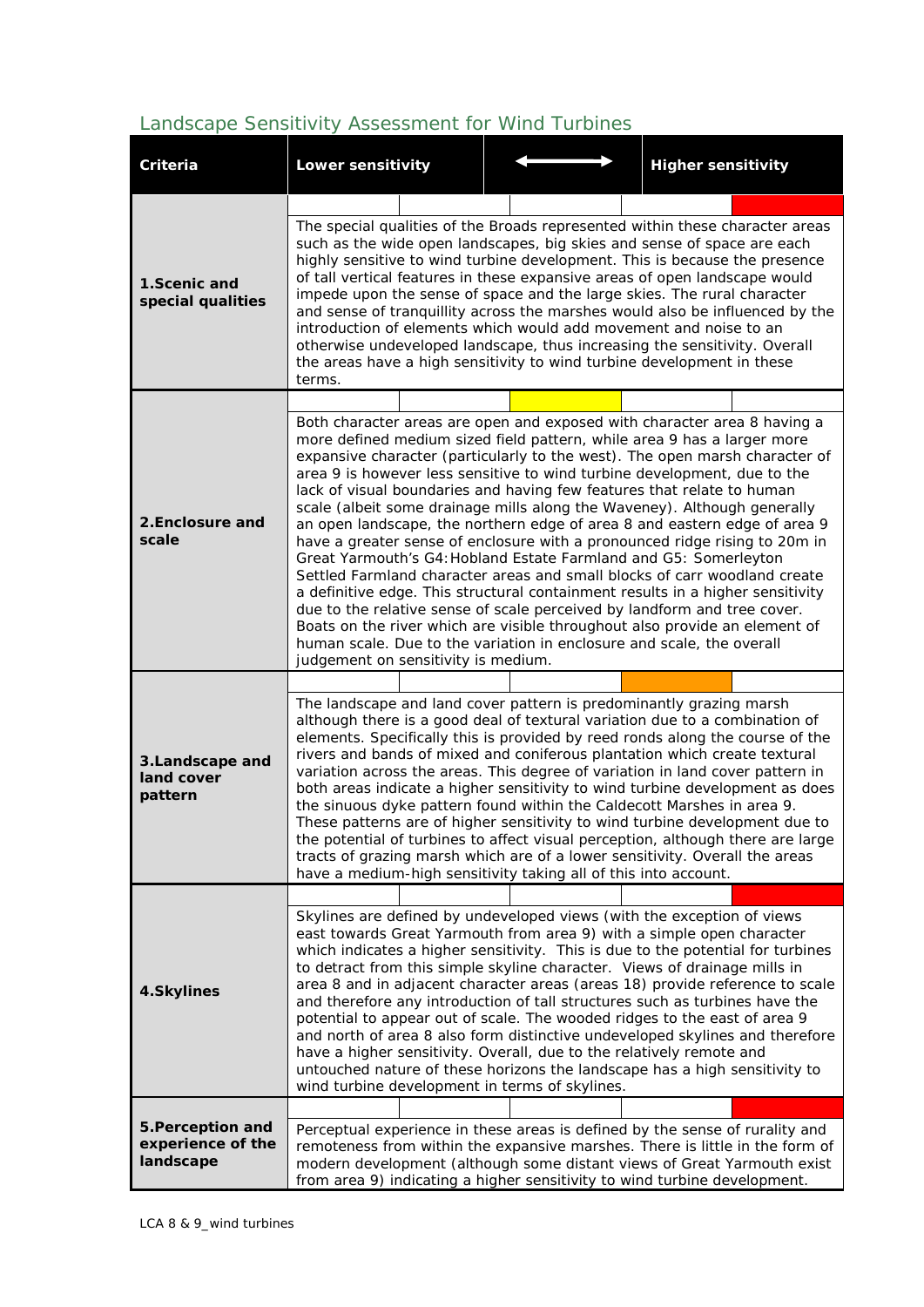|                                                                                                 | Traditional vernacular in the form of drainage mills characterises both areas<br>and due to their perceived historical significance they increase sensitivity.<br>Overall the areas have a high sensitivity to wind turbine development. This<br>is due to the potential for wind turbines to detract from the sense of<br>tranquillity through the introduction of modern, large scale features.                                                                                                                                                                                                                                                                                                                                                                                                                                                                                                                                  |   |                                                                                                                                                                                                                                                                                                                                                                                                                                                                                                                                                                                                                                                                                                                                                                                                                                                                                                                                                                |   |  |
|-------------------------------------------------------------------------------------------------|------------------------------------------------------------------------------------------------------------------------------------------------------------------------------------------------------------------------------------------------------------------------------------------------------------------------------------------------------------------------------------------------------------------------------------------------------------------------------------------------------------------------------------------------------------------------------------------------------------------------------------------------------------------------------------------------------------------------------------------------------------------------------------------------------------------------------------------------------------------------------------------------------------------------------------|---|----------------------------------------------------------------------------------------------------------------------------------------------------------------------------------------------------------------------------------------------------------------------------------------------------------------------------------------------------------------------------------------------------------------------------------------------------------------------------------------------------------------------------------------------------------------------------------------------------------------------------------------------------------------------------------------------------------------------------------------------------------------------------------------------------------------------------------------------------------------------------------------------------------------------------------------------------------------|---|--|
| 6.Historic<br>landscape<br>character                                                            | The landscape retains a number of elements of historic significance<br>(drainage mills, Burgh Castle, the Augustinian Priory at St. Olaves, and<br>Wicker Well and Summerhouse Water gardens) which are sensitive to wind<br>turbine development. These cultural elements are considered sensitive to<br>wind turbine development due to the potential to affect the coherence of<br>these features and the ability to appreciate them. In landscape terms, the<br>area is primarily comprised of 19 <sup>th</sup> -20 <sup>th</sup> century grazing marsh although<br>there are areas of sensitive 17 <sup>th</sup> century rectilinear enclosures and<br>curvilinear marsh boundary patterns. Overall the area is considered to have<br>a medium-high sensitivity to wind turbine development, due to the potential<br>of large scale elements to affect the scale and coherence of historic<br>landscape and cultural features. |   |                                                                                                                                                                                                                                                                                                                                                                                                                                                                                                                                                                                                                                                                                                                                                                                                                                                                                                                                                                |   |  |
| 7. Visual<br>sensitivities and<br>intervisibility<br>with areas<br>outside the<br><b>Broads</b> | There are expansive views out across the marshes although these views are<br>contained by rising ridges (20m) to the north of area 8 and east of area 9,<br>which reduces sensitivity. The wooded ridge of Great Yarmouth's G5:<br>Somerleyton Settled Farmland character area also filters views thus<br>resulting in a landscape which is less sensitive to wind turbine development.<br>However due to the open and more expansive views into the marshes and<br>due to the elevation of the higher ridges and their prominence in views,<br>they are of a higher sensitivity. Although the ridges screen distant views,<br>their prominence on the edge of the Broads indicates a high sensitivity to<br>wind turbine development in visual terms.                                                                                                                                                                             |   |                                                                                                                                                                                                                                                                                                                                                                                                                                                                                                                                                                                                                                                                                                                                                                                                                                                                                                                                                                |   |  |
|                                                                                                 |                                                                                                                                                                                                                                                                                                                                                                                                                                                                                                                                                                                                                                                                                                                                                                                                                                                                                                                                    |   |                                                                                                                                                                                                                                                                                                                                                                                                                                                                                                                                                                                                                                                                                                                                                                                                                                                                                                                                                                |   |  |
| <b>Discussion on</b><br>landscape<br>sensitivity                                                | This character area grouping has a high sensitivity to wind turbine<br>development. The remote character, the sense of rurality and the<br>of intrusion from adjacent areas (particularly from G4 within Great<br>schemes, such as pylons.                                                                                                                                                                                                                                                                                                                                                                                                                                                                                                                                                                                                                                                                                         |   | development due to the special qualities of the Broads represented within<br>these areas (wide, open landscape, sense of tranquillity and mostly<br>undeveloped skylines), all of which would be sensitive to wind turbine<br>undeveloped nature of these areas create a landscape which is sensitive to<br>wind turbine development. It is however recognised that there is a degree<br>Yarmouth) as a result of pylons, boatyards and caravan parks which reduce<br>this sense of tranquillity, although this is localised. The degree of visual<br>containment to adjacent character areas also reduces sensitivity, although<br>the elevated ridges are highly sensitive to wind turbine development due to<br>their prominence. Due to the combination of sensitive characteristics, these<br>character areas are of high sensitivity to wind turbine development overall.<br>This judgement also applies to large infrastructure for off shore wind farm |   |  |
|                                                                                                 | Land within the character areas                                                                                                                                                                                                                                                                                                                                                                                                                                                                                                                                                                                                                                                                                                                                                                                                                                                                                                    |   | Land outside the Executive Area                                                                                                                                                                                                                                                                                                                                                                                                                                                                                                                                                                                                                                                                                                                                                                                                                                                                                                                                |   |  |
|                                                                                                 | Small (0-20m)                                                                                                                                                                                                                                                                                                                                                                                                                                                                                                                                                                                                                                                                                                                                                                                                                                                                                                                      | н | Small (0-20m)                                                                                                                                                                                                                                                                                                                                                                                                                                                                                                                                                                                                                                                                                                                                                                                                                                                                                                                                                  | н |  |
| Sensitivity to<br>different turbine                                                             | Medium (20-50m)                                                                                                                                                                                                                                                                                                                                                                                                                                                                                                                                                                                                                                                                                                                                                                                                                                                                                                                    | н | Medium (20-50m)                                                                                                                                                                                                                                                                                                                                                                                                                                                                                                                                                                                                                                                                                                                                                                                                                                                                                                                                                | н |  |
| heights                                                                                         | Large (50-70m)                                                                                                                                                                                                                                                                                                                                                                                                                                                                                                                                                                                                                                                                                                                                                                                                                                                                                                                     | н | Large (50-70m)                                                                                                                                                                                                                                                                                                                                                                                                                                                                                                                                                                                                                                                                                                                                                                                                                                                                                                                                                 | н |  |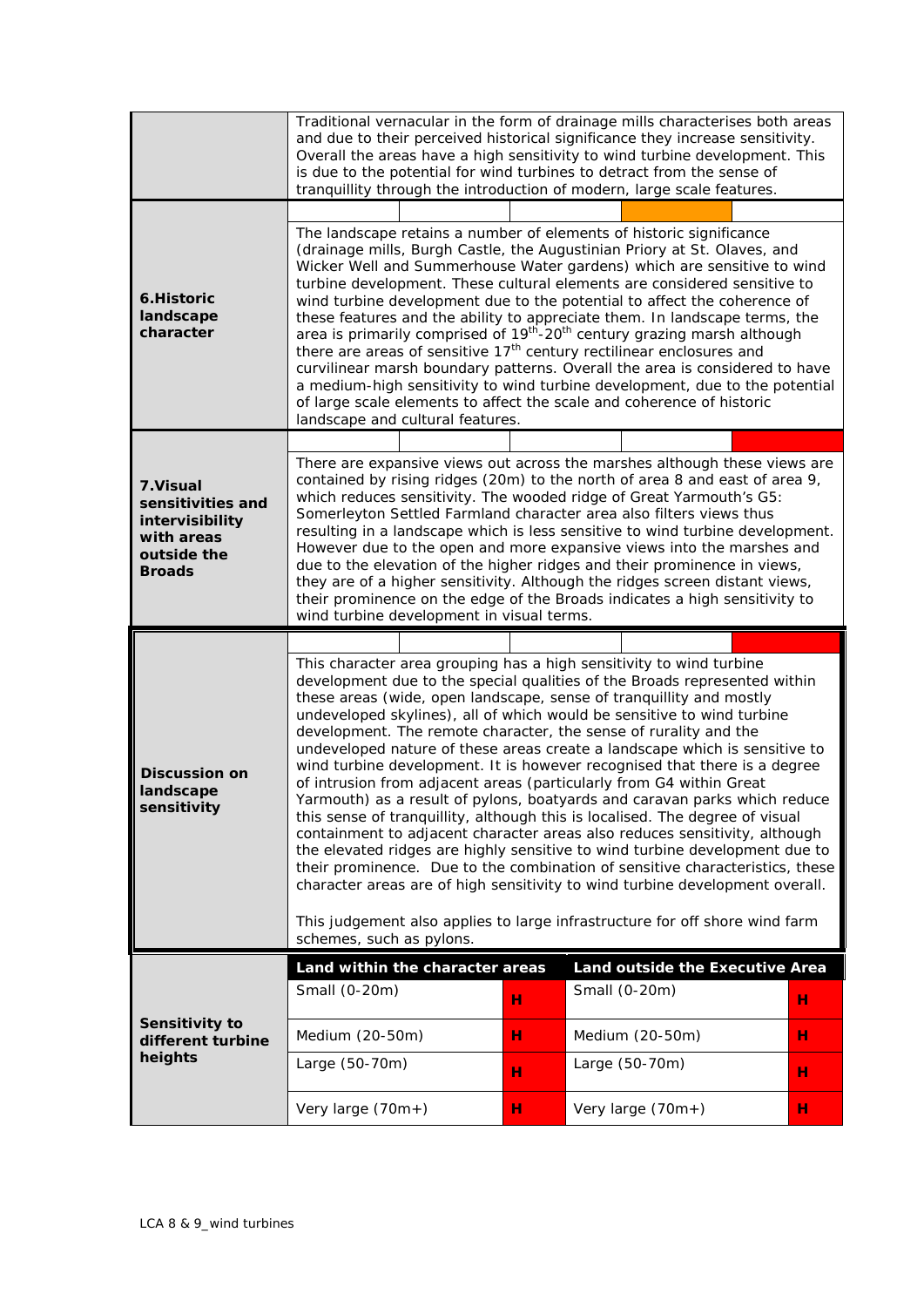|                                                  | Commentary:                                                                                                                                                                                                                                                                                                                                                                                                                                                                                                                                                                                                                                                                       |   |                                 |   |  |  |
|--------------------------------------------------|-----------------------------------------------------------------------------------------------------------------------------------------------------------------------------------------------------------------------------------------------------------------------------------------------------------------------------------------------------------------------------------------------------------------------------------------------------------------------------------------------------------------------------------------------------------------------------------------------------------------------------------------------------------------------------------|---|---------------------------------|---|--|--|
|                                                  | Due to the nature of the open, expansive and undeveloped marshes, this<br>grouping of character areas has a high sensitivity to wind turbine typologies<br>of all scales. This is primarily due to the potential impacts on undeveloped<br>skylines, the sense of scale in relation to historic features (particularly in<br>relation to drainage mills and Burgh Castle) and the perceptual experience<br>of such a remote landscape. As set out above, the majority of these<br>characteristics are highly sensitive to wind turbine development, due to the<br>potential to impact upon the coherence and character of the landscape and<br>influence the perception of scale. |   |                                 |   |  |  |
|                                                  | Landscapes outside the Executive Area<br>Relevant character areas and sensitivities:                                                                                                                                                                                                                                                                                                                                                                                                                                                                                                                                                                                              |   |                                 |   |  |  |
|                                                  | Great Yarmouth/Waveney -<br>A1: Waveney Rural Wooded Valley: Fieldwork has confirmed that the<br>wooded ridge to the edge of area A1 which incorporates Waveney Forest is<br>prominent and therefore sensitive in relation to the Broads.                                                                                                                                                                                                                                                                                                                                                                                                                                         |   |                                 |   |  |  |
|                                                  | G4: Sensitive elements of this area in relation to the Broads and revealed<br>through field survey are the low wooded ridge which adjoins the north<br>eastern part of Broads LCA 9 and Burgh Castle Roman Fort, which occupies<br>the top of the ridge. These are prominent features in relation to the<br>Broads.<br>G5: The wooded parkland fringes on the plateau to the edge of the<br>Waveney Rural Wooded Valley form undeveloped skyline elements to the<br>east of the Broads, which contribute to this setting and are therefore<br>sensitive.                                                                                                                          |   |                                 |   |  |  |
|                                                  |                                                                                                                                                                                                                                                                                                                                                                                                                                                                                                                                                                                                                                                                                   |   |                                 |   |  |  |
|                                                  | Due to the level of intervisibility with adjacent prominent ridges outside the<br>Broads, these landscapes are considered to have a high sensitivity in<br>relation to the Broads, to larger scale turbines. Although screened in parts<br>by woodland blocks the prominence of these ridges reduces the ability to<br>screen turbines and therefore they are judged to have a high sensitivity in<br>relation to the Broads.                                                                                                                                                                                                                                                     |   |                                 |   |  |  |
|                                                  | Land within the character areas                                                                                                                                                                                                                                                                                                                                                                                                                                                                                                                                                                                                                                                   |   | Land outside the Executive Area |   |  |  |
| Commentary on<br>different cluster<br>sizes      | Single turbine                                                                                                                                                                                                                                                                                                                                                                                                                                                                                                                                                                                                                                                                    | н | Single turbine                  | н |  |  |
| Single turbine                                   | <5 turbines                                                                                                                                                                                                                                                                                                                                                                                                                                                                                                                                                                                                                                                                       | н | <5 turbines                     | н |  |  |
| <b>Small clusters</b><br>( <sub>5</sub> turbins) | 6-10 turbines                                                                                                                                                                                                                                                                                                                                                                                                                                                                                                                                                                                                                                                                     | н | 6-10 turbines                   | н |  |  |
| <b>Medium (6-10)</b><br>Large (11-25)            | 11-25 turbines                                                                                                                                                                                                                                                                                                                                                                                                                                                                                                                                                                                                                                                                    | н | 11-25 turbines                  | н |  |  |
| Very large (>26)                                 | >26 turbines                                                                                                                                                                                                                                                                                                                                                                                                                                                                                                                                                                                                                                                                      | н | >26 turbines                    | н |  |  |
|                                                  | Commentary:                                                                                                                                                                                                                                                                                                                                                                                                                                                                                                                                                                                                                                                                       |   |                                 |   |  |  |
|                                                  | Due to the level of visibility and prominence of adjacent ridges, the<br>landscape has a high sensitivity to all clusters of turbines, due to their<br>potential to introduce visual clutter to an undeveloped skyline.                                                                                                                                                                                                                                                                                                                                                                                                                                                           |   |                                 |   |  |  |
|                                                  | Landscapes outside the Executive Area                                                                                                                                                                                                                                                                                                                                                                                                                                                                                                                                                                                                                                             |   |                                 |   |  |  |
|                                                  | Relevant character areas and sensitivities are:                                                                                                                                                                                                                                                                                                                                                                                                                                                                                                                                                                                                                                   |   |                                 |   |  |  |
|                                                  | Great Yarmouth/Waveney -<br>A1: Waveney Rural Wooded Valley: Fieldwork has confirmed that the                                                                                                                                                                                                                                                                                                                                                                                                                                                                                                                                                                                     |   |                                 |   |  |  |